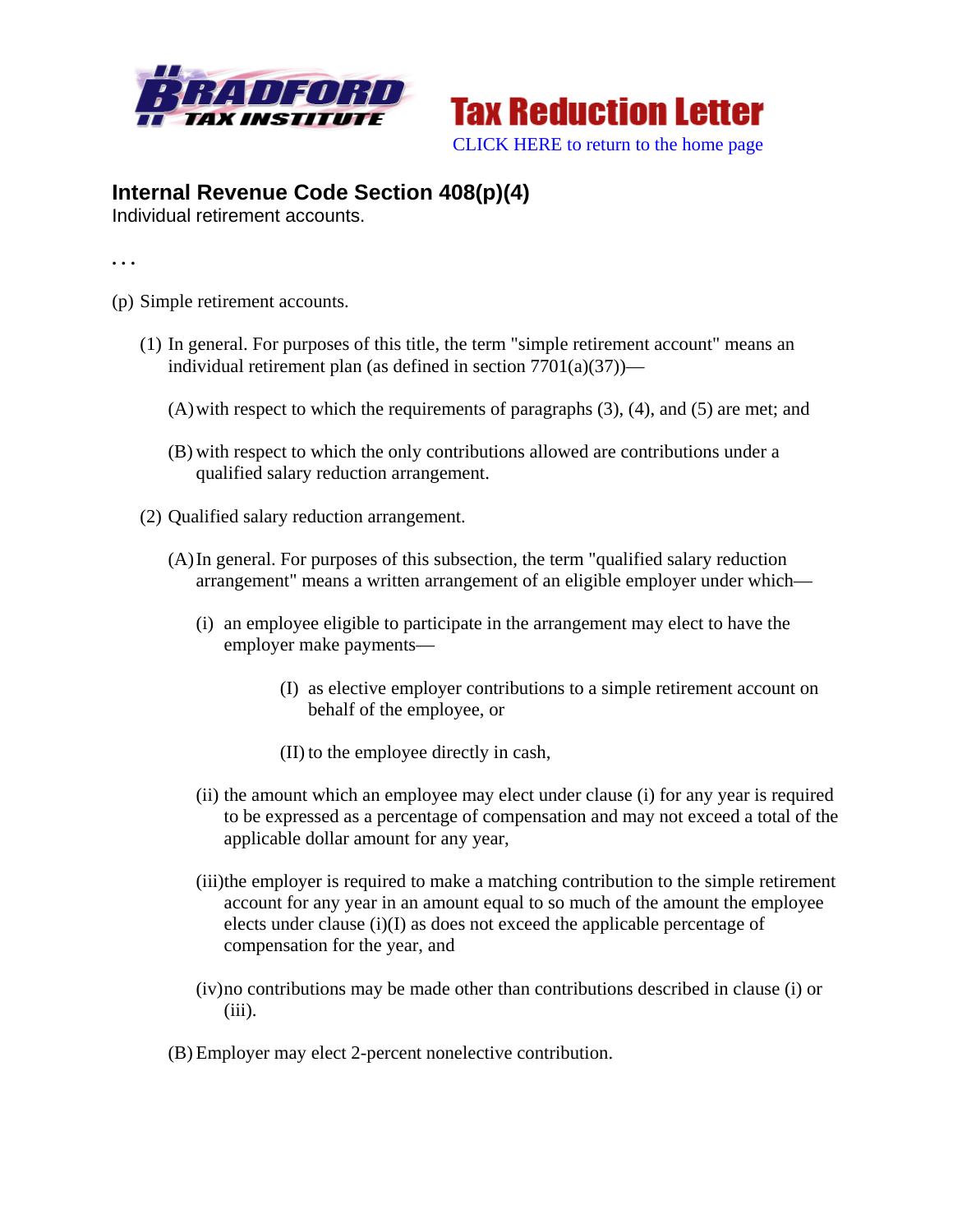- (i) In general. An employer shall be treated as meeting the requirements of subparagraph  $(A)$ (iii) for any year if, in lieu of the contributions described in such clause, the employer elects to make nonelective contributions of 2 percent of compensation for each employee who is eligible to participate in the arrangement and who has at least \$5,000 of compensation from the employer for the year. If an employer makes an election under this subparagraph for any year, the employer shall notify employees of such election within a reasonable period of time before the 60-day period for such year under paragraph  $(5)(C)$ .
- (ii) Compensation limitation. The compensation taken into account under clause (i) for any year shall not exceed the limitation in effect for such year under section 401(a)(17).
- (C) Definitions. For purposes of this subsection—
	- (i) Eligible employer.
		- (I) In general. The term "eligible employer" means, with respect to any year, an employer which had no more than 100 employees who received at least \$5,000 of compensation from the employer for the preceding year.
		- (II) 2-year grace period. An eligible employer who establishes and maintains a plan under this subsection for 1 or more years and who fails to be an eligible employer for any subsequent year shall be treated as an eligible employer for the 2 years following the last year the employer was an eligible employer. If such failure is due to any acquisition, disposition, or similar transaction involving an eligible employer, the preceding sentence shall not apply.
	- (ii) Applicable percentage.
		- (I) In general. The term "applicable percentage" means 3 percent.
		- (II) Election of lower percentage. An employer may elect to apply a lower percentage (not less than 1 percent) for any year for all employees eligible to participate in the plan for such year if the employer notifies the employees of such lower percentage within a reasonable period of time before the 60-day election period for such year under paragraph (5)(C). An employer may not elect a lower percentage under this subclause for any year if that election would result in the applicable percentage being lower than 3 percent in more than 2 of the years in the 5-year period ending with such year.
		- (III) Special rule for years arrangement not in effect. If any year in the 5-year period described in subclause (II) is a year prior to the first year for which any qualified salary reduction arrangement is in effect with respect to the employer (or any predecessor), the employer shall be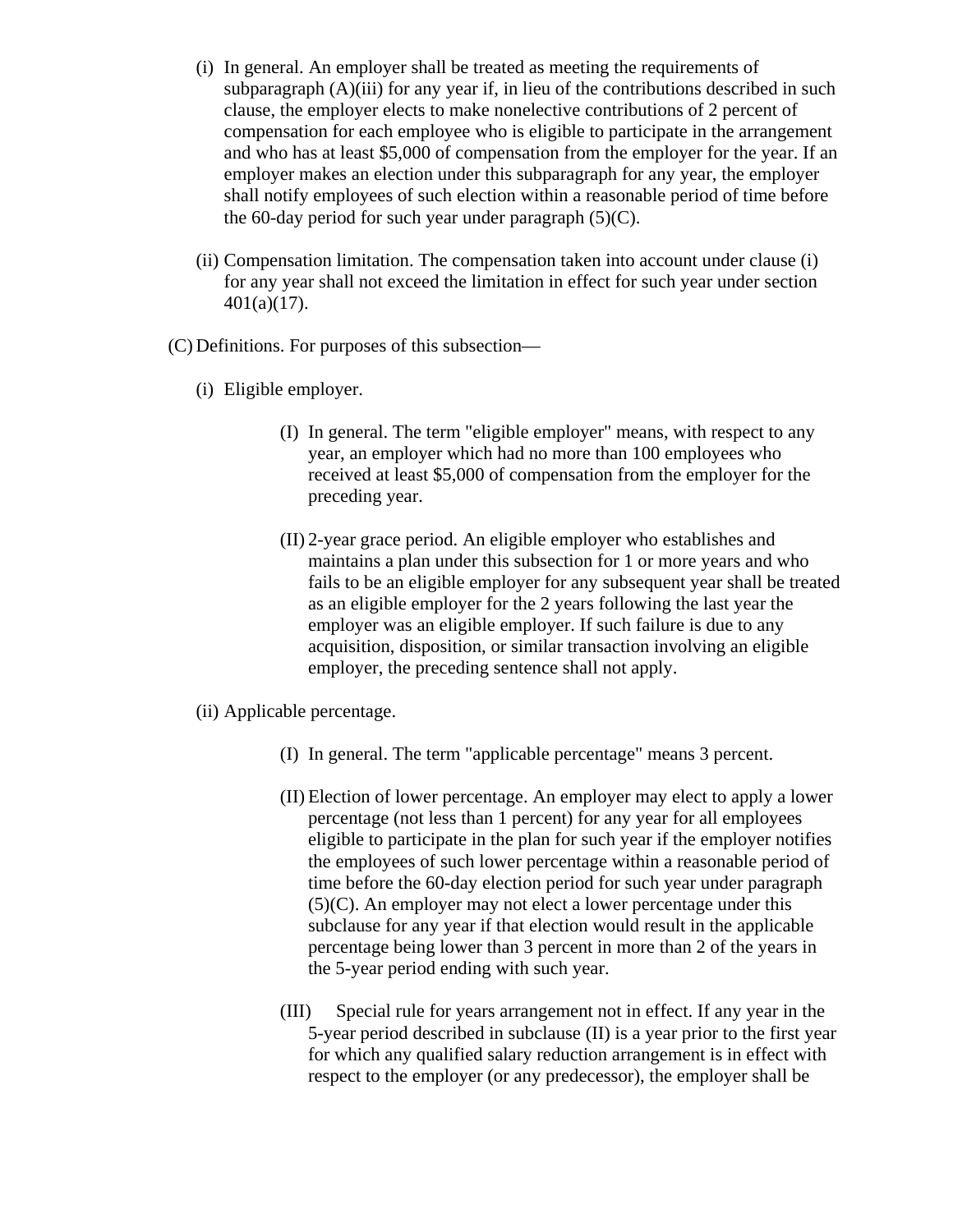treated as if the level of the employer matching contribution was at 3 percent of compensation for such prior year.

- (D)Arrangement may be only plan of employer.
	- (i) In general. An arrangement shall not be treated as a qualified salary reduction arrangement for any year if the employer (or any predecessor employer) maintained a qualified plan with respect to which contributions were made, or benefits were accrued, for service in any year in the period beginning with the year such arrangement became effective and ending with the year for which the determination is being made. If only individuals other than employees described in subparagraph  $(A)$  of section  $410(b)(3)$  are eligible to participate in such arrangement, then the preceding sentence shall be applied without regard to any qualified plan in which only employees so described are eligible to participate.
	- (ii) Qualified plan. For purposes of this subparagraph, the term "qualified plan" means a plan, contract, pension, or trust described in subparagraph (A) or (B) of section  $219(g)(5)$ .
- (E) Applicable dollar amount; cost-of-living adjustment.
	- (i) In general. For purposes of subparagraph  $(A)(ii)$ , the applicable dollar amount shall be the amount determined in accordance with the following table:

| For years beginning in calendar year: | the applicable dollar amount: |
|---------------------------------------|-------------------------------|
| 2002                                  | \$7,000                       |
| 2003                                  |                               |
| 2004                                  | \$9,000                       |
| 2005 or thereafter                    | \$10,000                      |

- (ii) Cost-of-living adjustment. In the case of a year beginning after December 31, 2005, the Secretary shall adjust the \$10,000 amount under clause (i) at the same time and in the same manner as under section 415(d), except that the base period taken into account shall be the calendar quarter beginning July 1, 2004, and any increase under this subparagraph which is not a multiple of \$500 shall be rounded to the next lower multiple of \$500.
- (3) Vesting requirements. The requirements of this paragraph are met with respect to a simple retirement account if the employee's rights to any contribution to the simple retirement account are nonforfeitable. For purposes of this paragraph, rules similar to the rules of subsection  $(k)(4)$  shall apply.
- (4) Participation requirements.
	- (A)In general. The requirements of this paragraph are met with respect to any simple retirement account for a year only if, under the qualified salary reduction arrangement, all employees of the employer who—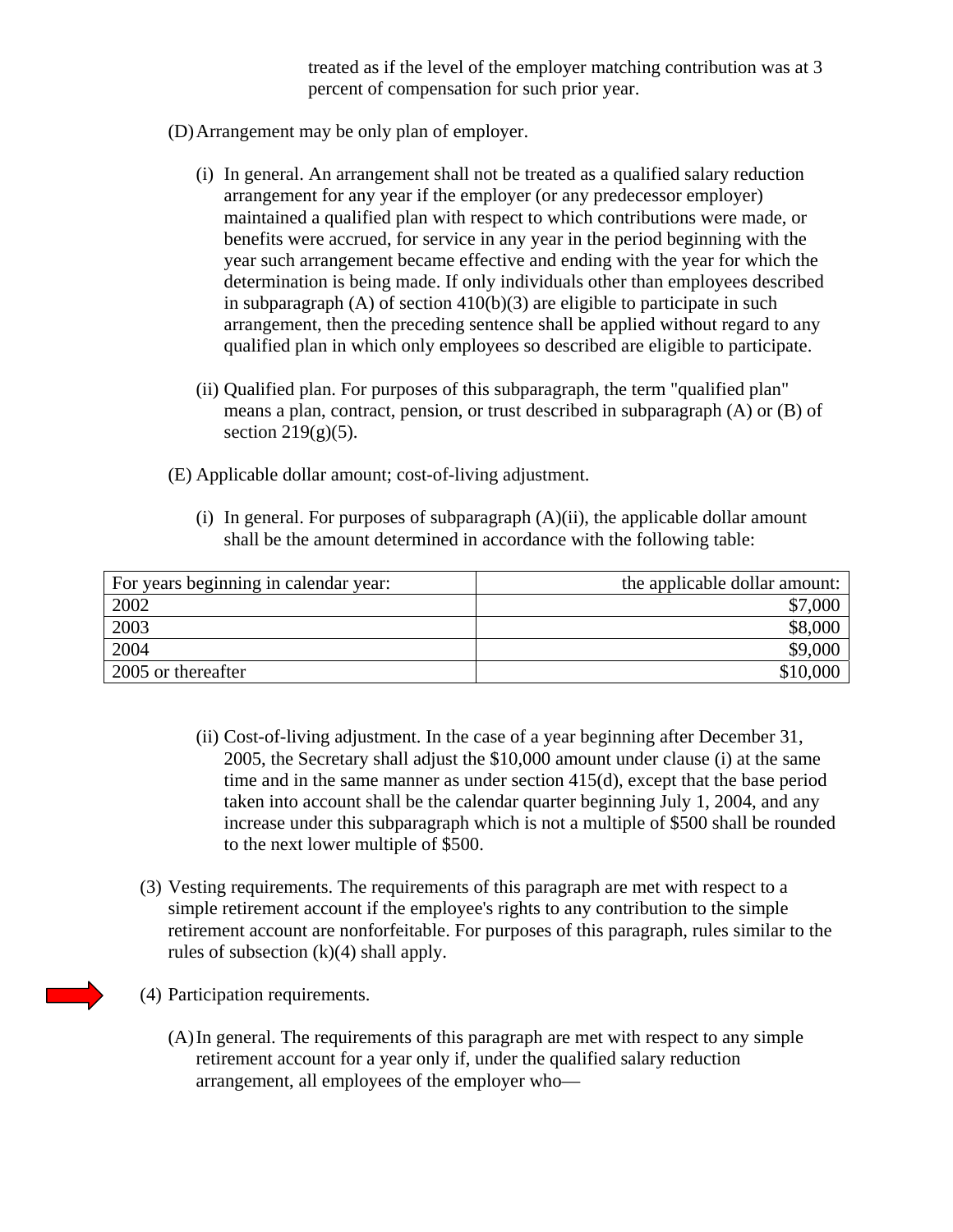- (i) received at least \$5,000 in compensation from the employer during any 2 preceding years, and
- (ii) are reasonably expected to receive at least \$5,000 in compensation during the year,

are eligible to make the election under paragraph  $(2)(A)(i)$  or receive the nonelective contribution described in paragraph (2)(B).

- (B) Excludable employees. An employer may elect to exclude from the requirement under subparagraph (A) employees described in section 410(b)(3).
- (5) Administrative requirements. The requirements of this paragraph are met with respect to any simple retirement account if, under the qualified salary reduction arrangement—
	- (A) an employer must—
		- (i) make the elective employer contributions under paragraph  $(2)(A)(i)$  not later than the close of the 30-day period following the last day of the month with respect to which the contributions are to be made, and
		- (ii) make the matching contributions under paragraph  $(2)(A)(iii)$  or the nonelective contributions under paragraph (2)(B) not later than the date described in section  $404(m)(2)(B)$ ,
	- (B) an employee may elect to terminate participation in such arrangement at any time during the year, except that if an employee so terminates, the arrangement may provide that the employee may not elect to resume participation until the beginning of the next year, and
	- (C) each employee eligible to participate may elect, during the 60-day period before the beginning of any year (and the 60-day period before the first day such employee is eligible to participate), to participate in the arrangement, or to modify the amounts subject to such arrangement, for such year.
- (6) Definitions. For purposes of this subsection—
	- (A)Compensation.
		- (i) In general. The term "compensation" means amounts described in paragraphs (3) and (8) of section 6051(a). For purposes of the preceding sentence, amounts described in section 6051(a)(3) shall be determined without regard to section  $3401(a)(3)$ .
		- (ii) Self-employed. In the case of an employee described in subparagraph (B), the term "compensation" means net earnings from self-employment determined under section 1402(a) without regard to any contribution under this subsection. The preceding sentence shall be applied as if the term "trade or business" for purposes of section 1402 included service described in section 1402(c)(6).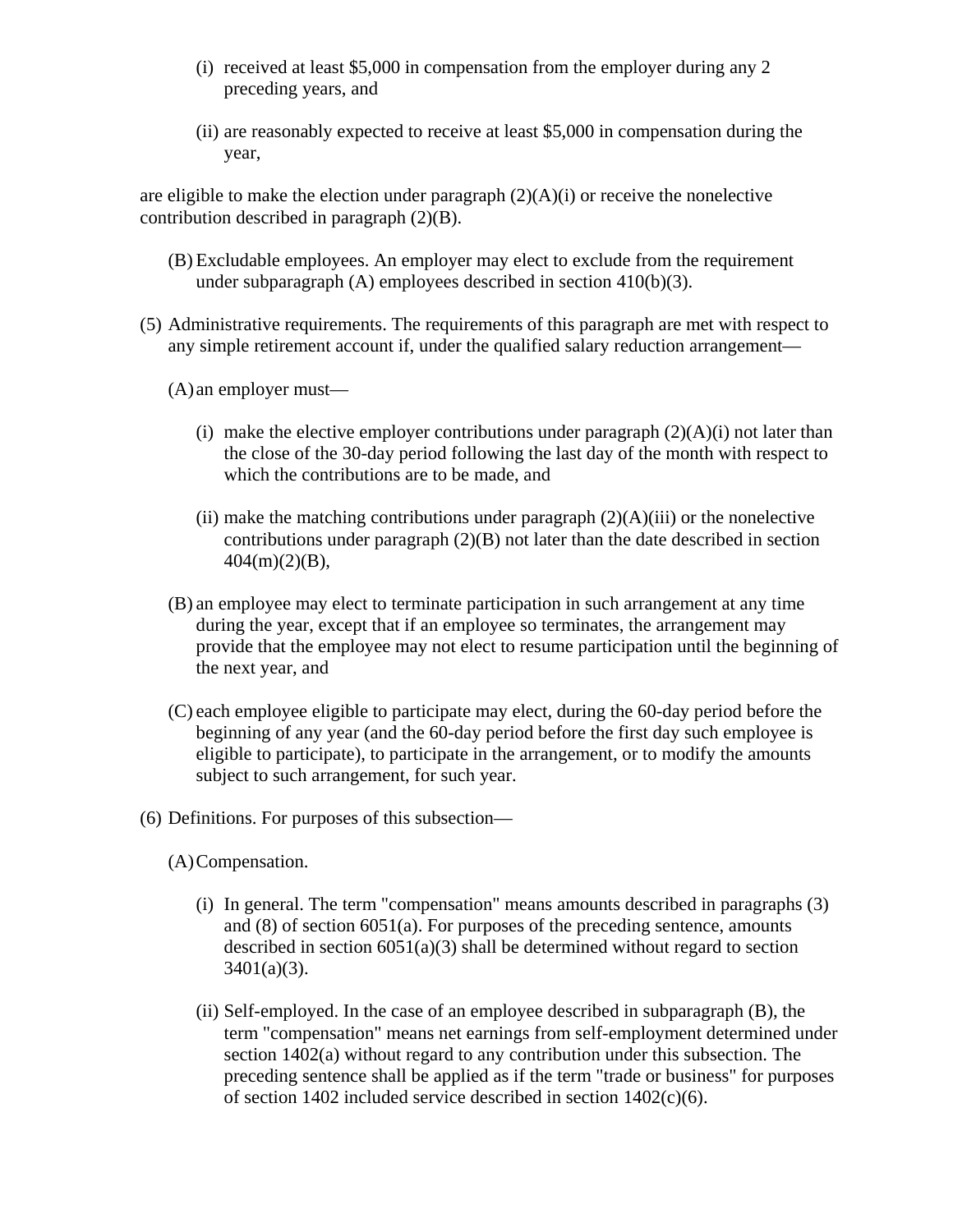- (B) Employee. The term "employee" includes an employee as defined in section  $401(c)(1)$ .
- (C) Year. The term "year" means the calendar year.
- (7) Use of designated financial institution. A plan shall not be treated as failing to satisfy the requirements of this subsection or any other provision of this title merely because the employer makes all contributions to the individual retirement accounts or annuities of a designated trustee or issuer. The preceding sentence shall not apply unless each plan participant is notified in writing (either separately or as part of the notice under subsection  $(l)(2)(C)$  that the participant's balance may be transferred without cost or penalty to another individual account or annuity in accordance with subsection (d)(3)(G).
- (8) Coordination with maximum limitation under subsection (a). In the case of any simple retirement account, subsections (a)(1) and (b)(2) shall be applied by substituting "the sum of the dollar amount in effect under paragraph (2)(A)(ii) of this subsection and the employer contribution required under subparagraph  $(A)(iii)$  or  $(B)(i)$  of paragraph (2) of this subsection, whichever is applicable" for "the dollar amount in effect under section  $219(b)(1)(A)$ ".
- (9) Matching contributions on behalf of self-employed individuals not treated as elective employer contributions. Any matching contribution described in paragraph (2)(A)(iii) which is made on behalf of a self-employed individual (as defined in section  $401(c)$ ) shall not be treated as an elective employer contribution to a simple retirement account for purposes of this title.
- (10) Special rules for acquisitions, dispositions, and similar transactions.
	- (A)In general. An employer which fails to meet any applicable requirement by reason of an acquisition, disposition, or similar transaction shall not be treated as failing to meet such requirement during the transition period if—
		- (i) the employer satisfies requirements similar to the requirements of section  $410(b)(6)(C)(i)(II);$  and
		- (ii) the qualified salary reduction arrangement maintained by the employer would satisfy the requirements of this subsection after the transaction if the employer which maintained the arrangement before the transaction had remained a separate employer.
	- (B) Applicable requirement. For purposes of this paragraph, the term "applicable requirement" means—
		- (i) the requirement under paragraph  $(2)(A)(i)$  that an employer be an eligible employer;
		- (ii) the requirement under paragraph  $(2)(D)$  that an arrangement be the only plan of an employer; and